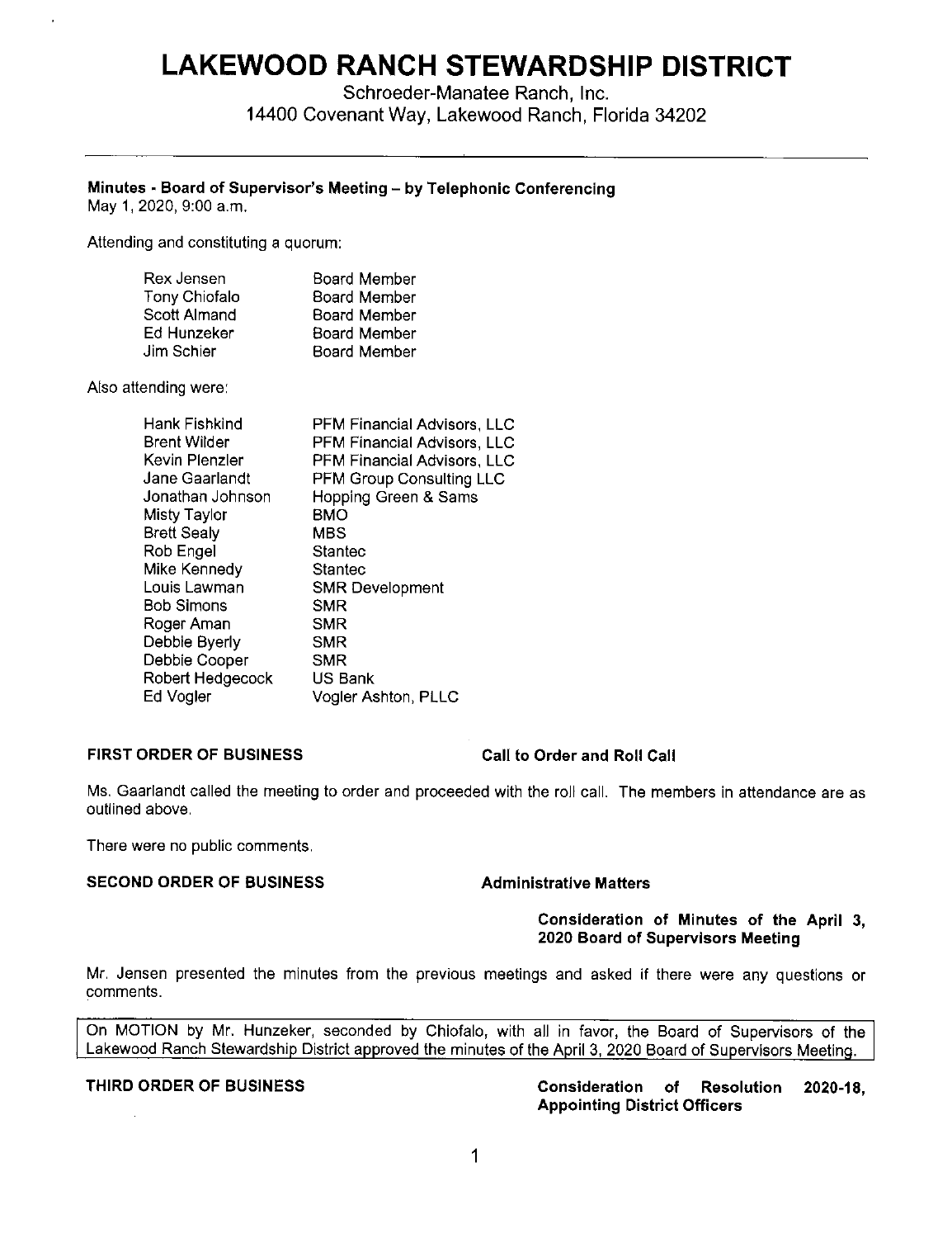Tabled

# **FOURTH ORDER OF BUSINESS**

### **Consideration of Resolution 2020-19, Designating Date, Time and Location for a Landowners Meeting and Election**

Mr. Johnson presented the Resolution.

On MOTION by Mr. Hunzeker, seconded by Chiofalo, with all in favor, the Board of Supervisors of the Lakewood Ranch Stewardship District approved Resolution 2020-19, Setting the Landowners Meeting and Election for November 3, 2020 at 9:00 a.m. at the SMR Offices.

### **FIFTH ORDER OF BUSINESS Consideration of Resolution 2020-20, Regarding General Election**

Mr. Johnson presented the Resolution noting the criteria of 10,000 residents had been met for one (1) seat transitioning to general election.

On MOTION by Mr. Chiofalo, seconded by Schier, with all in favor, the Board of Supervisors of the Lakewood Ranch Stewardship District approved Resolution 2020-20, Regarding General Election.

### **SIXTH ORDER OF BUSINESS Business Matters**

**Consideration of Financing Matters Relative to the Taxable Series 2020 Refinancing Bonds, Lakewood Centre and NW Sector** 

• **Other Matters** (provided under separate cover)

Dr. Fishkind asked Mr. Sealy to provide updates on the financial market. Mr. Sealy noted that the team continues to monitor the market and is ready to take action once the market presents beneficial conditions.

# **SEVENTH ORDER OF BUSINESS**

**Consideration of Financing Matters Relative to the Series 2020 Refunding Bonds, Country Club East** 

- **Consideration of MBS Capital Markets, LLC IBA Supplement**
- **other Matters** (provided under separate cover)

Same as above.

# **EIGHTH ORDER OF BUSINESS**

**Consideration of Financing Matters Relative to the Lorraine Lakes Project, Series 2020 Bonds** 

- **Presentation of Supplemental Engineer's Report** (provided under separate cover)<br>Presentation
- of Supplemental **Assessment Report** (provided under separate cover)
- **Consideration of MBS Capital Markets, LLC IBA Supplement**
- **Other Matters** (provided under separate cover)

Same as above.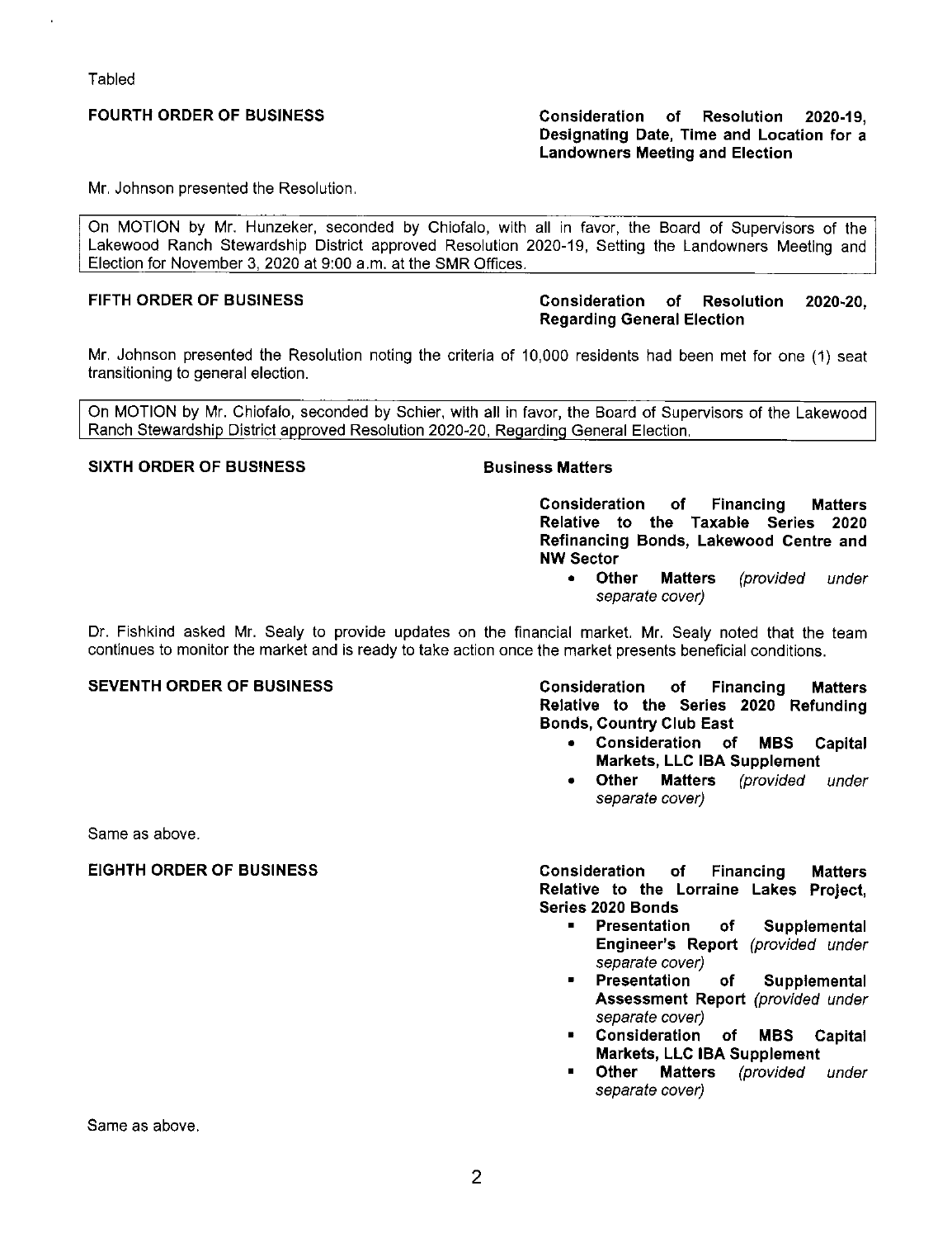Mr. Sealy asked for the Board's consideration of the IBA Supplements.

On MOTION by Mr. Almand, seconded by Hunzeker, with all in favor, the Board of Supervisors of the Lakewood Ranch Stewardship District approved the MBS Capital Markets, LLC IBA Supplements as presented per items 6 and 7 of the agenda.

**NINTH ORDER OF BUSINESS Consideration of Agreement between the District and Irrigation Design Associates, Inc. for Irrigation Installation Services and Materials (Rangeland Pkwy. Phase IV from Benito Court to Lorraine Road Irrigation Construction)** 

Mr. Lawman presented the agreement for a total amount of \$[110,177.50](https://110,177.50).

On MOTION by Mr. Chiofalo, seconded by Mr. Almand, with all in favor, the Board of Supervisors of the Lakewood Ranch Stewardship District approved the Agreement with IDA for Irrigation Installation Services and Materials.

Mr. Jensen noted that Mr. Hunzeker had initiated for him to discuss with the DOT and the County the possibility of the District funding and constructing a temporary signal as well as being the conduit to the permanent signal at the intersection of SR70 and White Eagle Blvd. in order get the signal up as soon as possible. The cost of the temporary signal is estimated at approximately \$150,000 and for the permanent signal approximately \$1,100,000. The funding can be a temporary funding from SMR to the District and reimbursed to SMR once the District is reimbursed by the County.

On MOTION by Mr. Schier, seconded by Mr. Hunzeker, with all in favor, the Board of Supervisors of the Lakewood Ranch Stewardship District Authorized the Chair to work with SMR, DOT, and the County to construct and fund a temporary as well as a permanent signal at the SR70 and White Eagle Blvd. Intersection based on reimbursement to the contracting party by the County.

# **TENTH ORDER OF BUSINESS Financial Matters**

**Draw Requests & Requisitions** 

Mr. Almand presented for the Board's Consideration:

#### **Requisition List for Draw No. 17 Lakewood Centre & NW Sector Series 2018 Bond**

On MOTION by Mr. Chiofalo, seconded by Mr. Schier, with all in favor, the Board of Supervisors of the Lakewood Ranch Stewardship District approved Draw No. 17 for Lakewood Centre & NW Sector.

> **Requisition List for Draw No. 10 Lakewood Centre North Pre-Funding**

On MOTION by Mr. Chiofalo, seconded by Mr. Schier, with all in favor, the Board of Supervisors of the Lakewood Ranch Stewardship District approved Draw No. 10, Lakewood Centre North - Pre-Funding.

> **Requisition List for Draw No. 34 Lakewood Centre South Pre-Funding**

On MOTION by Mr. Chiofalo, seconded by Mr. Schier, with all in favor, the Board of Supervisors of the Lakewood Ranch Stewardship District approved Requisition List No. 34 for Lakewood Centre South.

> **Requisition List for Draw No. 6 Lakewood National and Polo Run Projects Series 2017 Bond**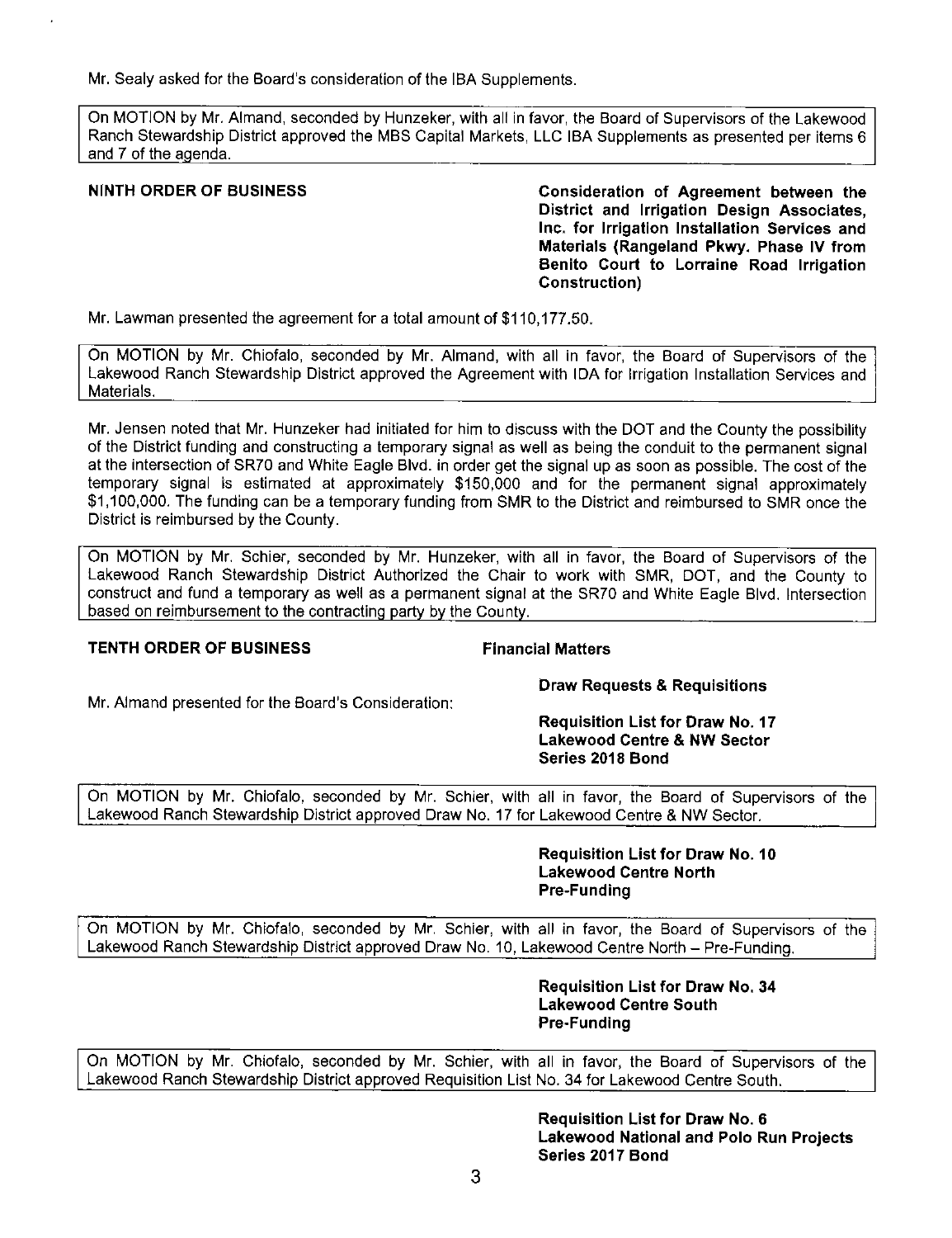**Change Order No. 15** 

On MOTION by Mr. Chiofalo, seconded by Mr. Schier, with all in favor, the Board of Supervisors of the Lakewood Ranch Stewardship District approved Requisition List No. 6 for Lakewood National and Polo Run Projects.

> **Requisition List for Draw No. 15 Northeast Sector 2017 Note**

On MOTION by Mr. Chiofalo, seconded by Mr. Schier, with all in favor, the Board of Supervisors of the Lakewood Ranch Stewardship District approved Requisition List No. 15 for Northeast Sector.

> **Requisition List for Draw No. 5 The Villages of Lakewood Ranch South Pre-Funding - Landowner/County Construction Funding Agreement**

On MOTION by **Mr.** Chiofalo, seconded by **Mr.** Schier, with all in favor, the Board of Supervisors of the Lakewood Ranch Stewardship District accepted the Construction Funding and approved payment of Requisition List No. 5 for The Villages of Lakewood Ranch South

# **ELEVENTH ORDER OF BUSINESS COMPILATION COMPILATION Report**

No Report

# **TWELFTH ORDER OF BUSINESS Staff Reports**

### **Manager's Report** -

Ms. Gaarlandt noted for the record that as of April 15<sup>th</sup>, 2020 per the Supervisor of Elections Offices there are 11,153 registered voters in Manatee County and 425 registered voters in Sarasota County.

**Attorney's Report** - Mr. Johnson noted that District Counsel continues to monitor legislative matters.

# **Engineer's Report** -

**Mr.** Engel presented for the Board's approval: **Change Order No. 82 Under Specific** 

**Authorization No. 76 Staniec Waterside Mate Utilities - Miscellaneous Services Project** 

On MOTION by Mr. Almand, seconded by Mr. Schier, with all in favor, the Board of Supervisors of the Lakewood Ranch Stewardship District approved Change Order No. 82 Under Specific Authorization No. 76, Stantec.

> **Proposal Hardeman Kempton & Associates, Inc. Pine Warbler Place Landscape Architectural Design Services**

On MOTION by Mr. Chiofalo, seconded by **Mr.** Schier, with all in favor, the Board of Supervisors of the Lakewood Ranch Stewardship District approved Proposal from Hardeman Kempton & Associates, Inc.

Mr. Engel noted that two pre-bid meetings were successfully conducted by phone conferencing this week. Mr. Kennedy noted another pre-bid meeting for 2 landscape maintenance contracts were scheduled for the coming Monday.

# **Consent Agenda**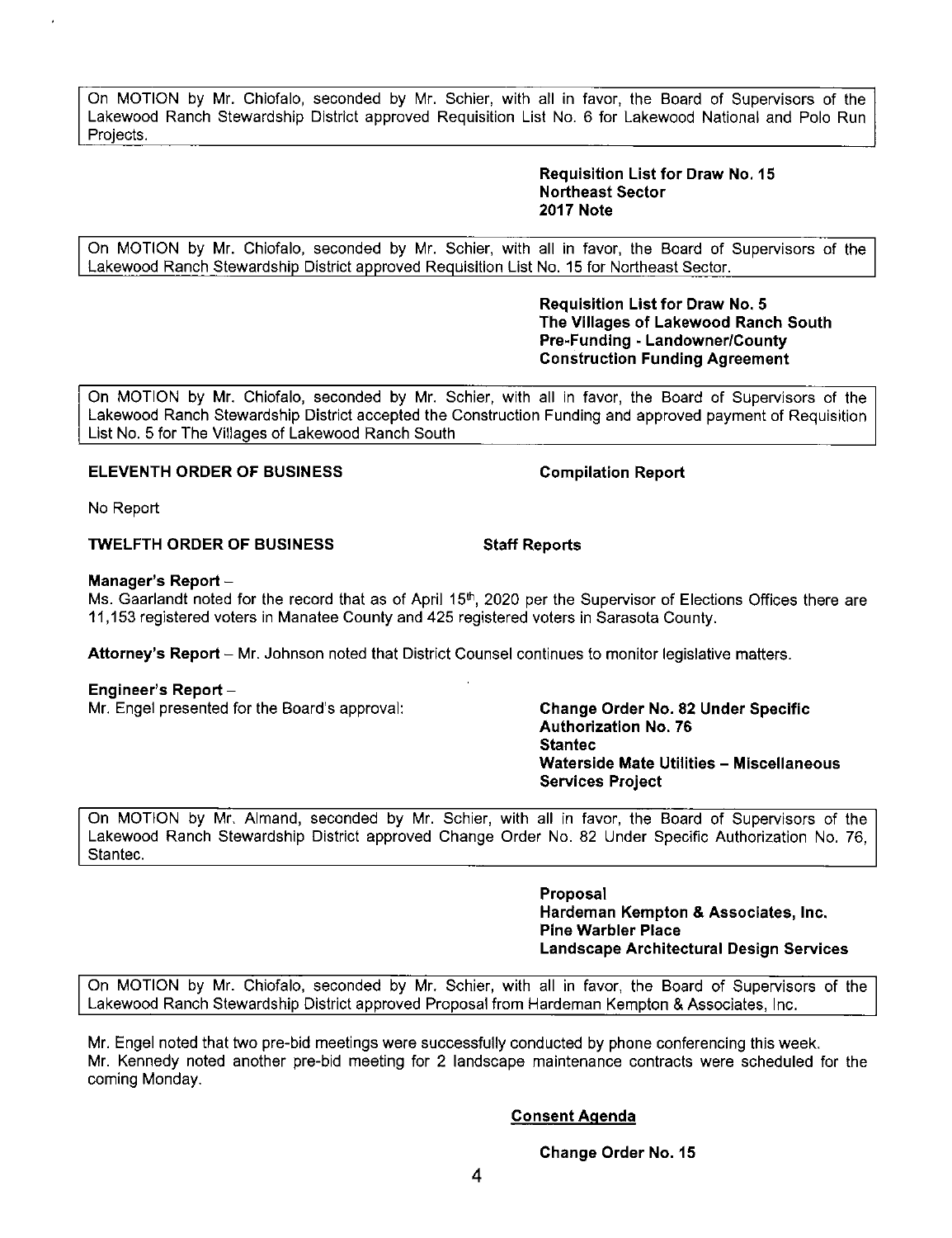E.T. MacKenzie of Florida, Inc. 44th Ave East Phase V Delineators added to tie-in to Lorraine Rd in lieu of placing stripling per LWRS (ph 4 & 5). Clean & test elliptical storm sewer run installed by Woodruff & Sons at Lorraine perLWRSD

Change Order No. 5 **RIPA** & Associates, LLC Bourneside Blvd NorthPhase II Removal of Off-Site Work from Contract

Change Order No. 2 Woodruff & Sons, Inc. Lorraine Road Master Water Main Install Double Thrust Block: County required gate valve added requiring additional earthwork, potable water, and force main

Change Order No. 3 Ryangolf Corporation Uihlein Road Phase 3 with SR-64 FDOT Turn Lanes Plan Changes Rev H: Asphaltic concrete, road base, subgrade, handicap Ramps, sidewalks, F curbs. Stockpiles and fill

Change Order No. 8-Final Woodruff & Sons, Inc. Villages of Lakewood Ranch - Lakewood Ranch Blvd (Fruitville South) Final Reconciliation

Change Order No. 1 SMR Farms, LLC Lakewood Ranch Blvd. South Phase 2 Landscape Construction Decrease in Contract price Change in Contract Scope including eliminating shrubs and ground covers and revision of tree quantities to adjust to minor changes in site conditions from plan

Change Order No. 2A SMR Farms, LLC **44th Av** E. Lorraine Rd to Uihlein Rd Decrease in Contract price Additional Items procured for job per Louis Lawman 160 Juniper Parsonii, 284 Blue my mind Blue Daze, 169 Jasmine Confederate (from LWRSD stock), 14, 440sf Floratam installed Woodruff & Sons at Lorraine per LWRSD

On MOTION by Mr. Chiofalo, seconded by Mr. Almand, with all in favor, the Board of Supervisors of the Lakewood Ranch Stewardship District approved the Consent Agenda Items.